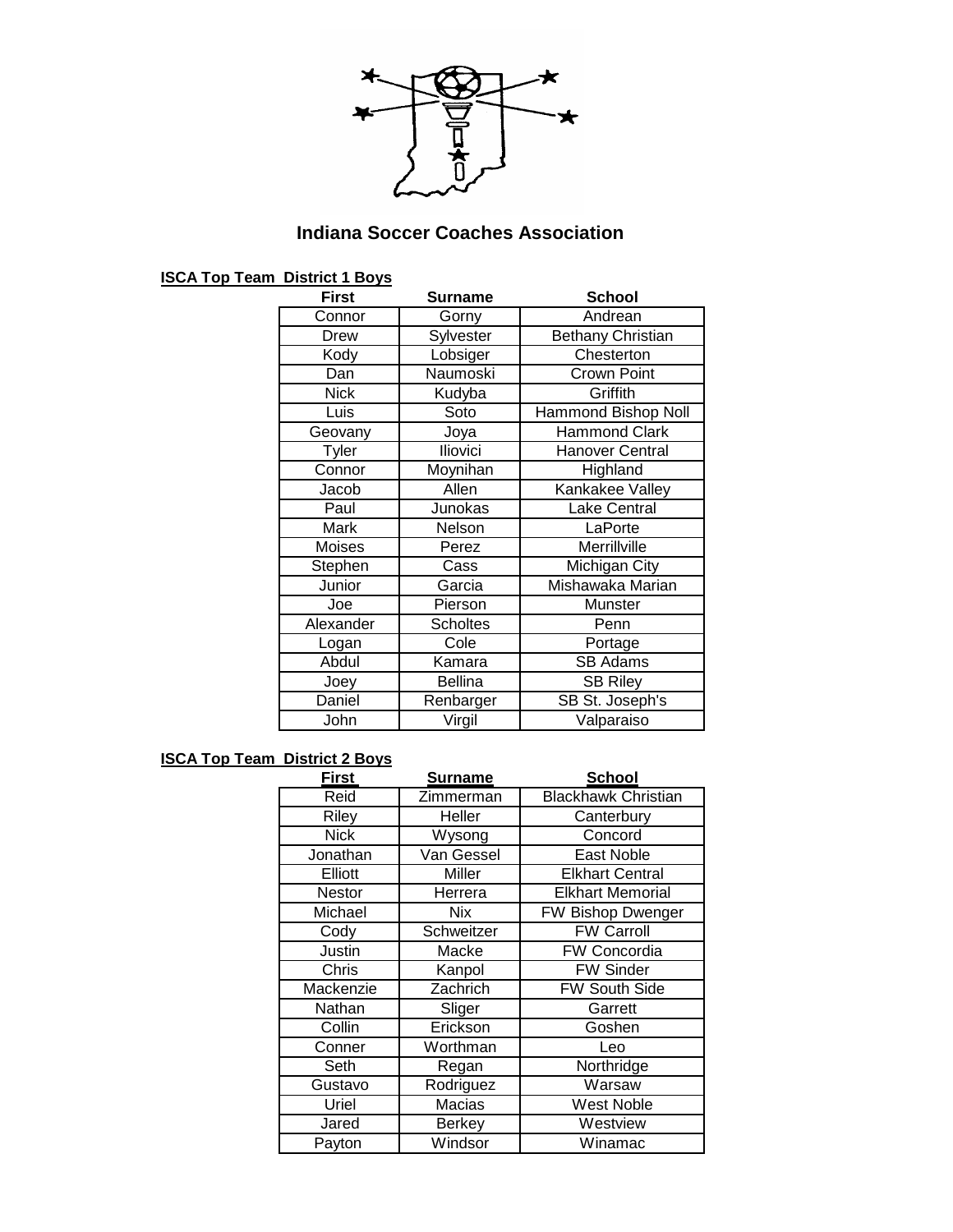

## **Indiana Soccer Coaches Association**

#### **ISCA Top Team District 3 Boys**

| <b>First</b>   | <b>Surname</b> | <b>School</b>                |
|----------------|----------------|------------------------------|
| Jarred         | Gray           | Anderson                     |
| Jeremy         | Hayes          | Carroll                      |
| Jake           | Zurawski       | Crawfordsville               |
| Mitch          | Pratt          | <b>Fishers</b>               |
| Stephen        | Hartman        | <b>Guerin Catholic</b>       |
| Andrew         | Crampton       | <b>Hamilton Heights</b>      |
| Connor         | Swofford       | <b>Hamilton Southeastern</b> |
| Aaron          | Loy            | <b>Jay County</b>            |
| <b>Blake</b>   | <b>Brutus</b>  | Kokomo                       |
| Luke           | Lance          | Marion                       |
| Tomme          | Reitsma        | McCutcheon                   |
| Drew           | Odle           | <b>Muncie Burris</b>         |
| Lars           | Werner         | Noblesville                  |
| Matthew        | <b>Mock</b>    | North Miami                  |
| Robert         | Olsen          | Northwestern                 |
| Josiah         | Furrow         | Pendleton Heights            |
| <b>Brandon</b> | Manawat        | Peru                         |
| Justin         | Bair           | University                   |
| Trevor         | <b>Steed</b>   | Wapahani                     |
| <b>Marcus</b>  | Siegmund       | West Lafayette               |
| Austin         | Webb           | West Lafayette Harrison      |
| Nour           | <b>Elsheik</b> | Yorktown                     |

### **ISCA Top Team District 4 Boys**

| <b>First</b> | <b>Surname</b> | <b>School</b>             |
|--------------|----------------|---------------------------|
| Chris        | Jones          | Avon                      |
| Sterling     | Steadham       | <b>Ben Davis</b>          |
| Danny        | Scheidler      | <b>Bishop Chatard</b>     |
| Alec         | Kwo            | <b>Brebeuf</b>            |
| Tim          | Stachel        | Brownsburg                |
| Sam          | Young          | Carmel                    |
| Chris        | Schoenfeld     | Cathedral                 |
| Rocky        | <b>Byrd</b>    | <b>Covenant Christian</b> |
| Sonney       | Basham         | Greencastle               |
| Anders       | Rotto          | Heritage Christian        |
| Patrick      | Draga          | <b>Lawrence Central</b>   |
| <b>Trey</b>  | Hendrix        | Lebanon                   |
| Mike         | Sass           | Lutheran                  |
| Evan         | Downey         | Mooresville               |
| Mitch        | Grove          | <b>North Central</b>      |
| Eric         | Hanson         | Pike                      |
| Austin       | Davis          | Plainfield                |
| Joey         | <b>Stevens</b> | Ritter                    |
| Patrick      | O'Malley       | Westfield                 |